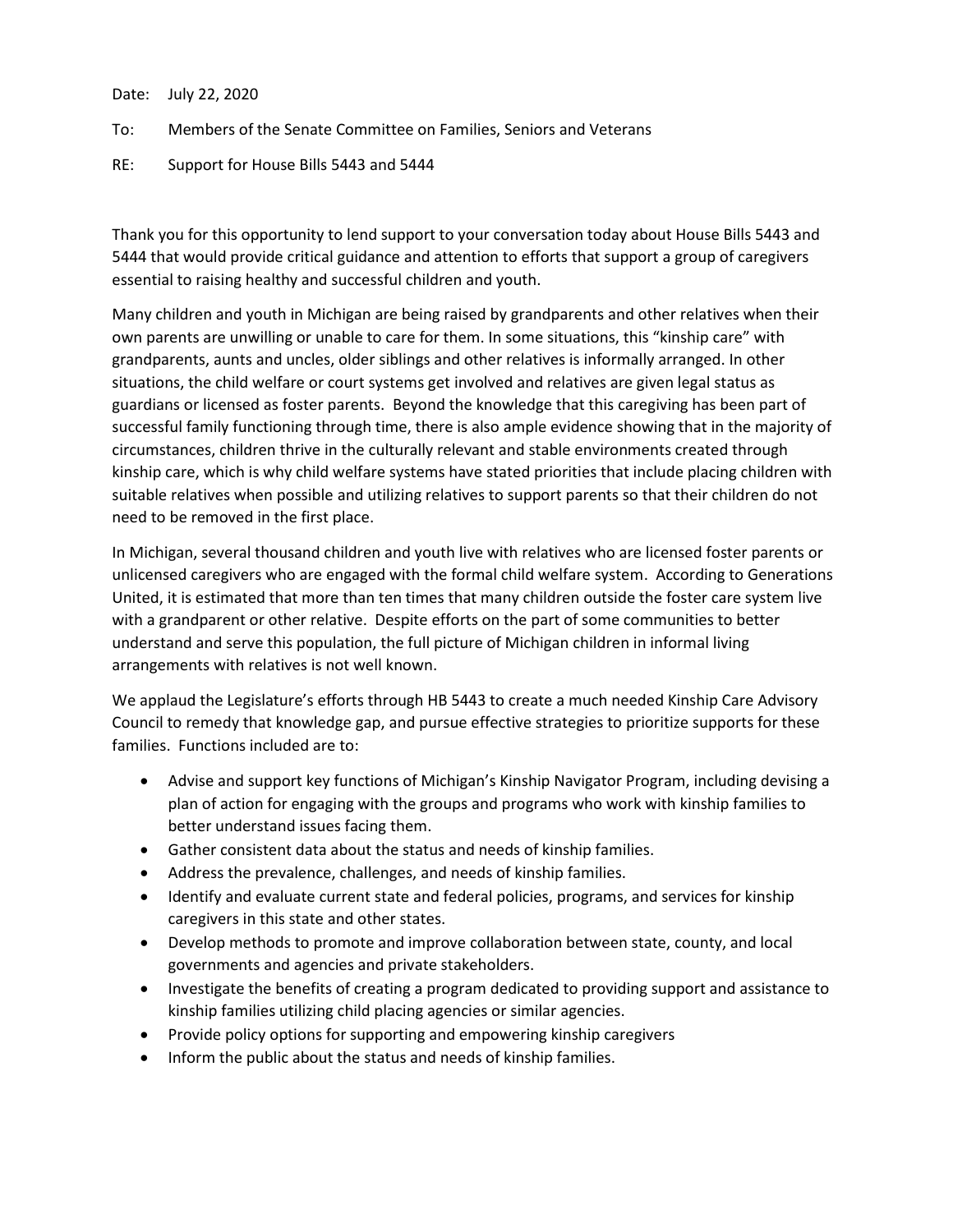## *Senate Committee on Families, Seniors and Veterans Testimony, 7/22/20 - Page 2*

Similarly, the efforts intended through HB 4444 to codify in state law and more clearly support Michigan's current Kinship Navigator program are a move in the right direction, serving to provide consistency in those efforts to build on current federal requirements and support, but also recognizing the need for Michigan to commit ourselves to prioritizing that work regardless by setting up the Kinship Caregiver Navigator Fund where other resources could be brought to bear in addition to those committed through DHHS.

While we understand that the fiscal needs of these bills, beyond setting up the Fund, are not under the purview of this committee, we encourage you all to not only pass these bills through the Senate, but to champion adequate funding for the work that they are mandating with your legislative colleagues and the administration. To fully recognize the scope of intent of these pieces of legislation will require consistent commitment to funding. In the current fiscal climate, this may seem like a daunting task, but prioritizing the needs of these families is essential now and well into the future. Employing funding strategies that include a combination of public and private revenues will be required.

Fortunately, both of these efforts would be well supported by the Michigan Kinship Care Coalition, more than 30 organizations and individuals recently gathered by the Kinship Resource Center at the MSU School of Social Work that is working to strengthen and increase support for kinship families through networking, advocacy, increased education and raised awareness.

Keep in mind, however, that while establishing the Advisory Committee and codifying the Kinship Navigator Program are essential first steps, best supporting families requires many other priority supports and investments.

The undersigned stand ready to support the passage of this legislation through the Senate and its implementation over the coming years. And we look forward to working with you and your colleagues to bring forward additional concerns and opportunities for action that will improve outcomes for children, youth and families in our state.

Michael Karson, President and CEO, Area Agency on Aging 1-B

Ora M. Williams, Director, Grandparents Parenting Again & Kinship Caregivers Support Lara Bouse, President and Executive Director, Fostering Forward Michigan Karie Ward, Director, Fostering Success Michigan Alicia Guevara Warren, Kinship Care Resource Center at MSU Michele Corey, VP for Programs and Policy, Michigan's Children Denise Kolakowski, Poison Center Educator, Michigan Poison Center/ WSU School of Medicine Joe Kozakiewicz, Director, MSU Chance at Childhood Program Maxine Thome, Executive Director, National Association of Social Workers – MI Derrick McCree, Executive Director, The New Foster Care Susan Harding, CEO, Oakland Livingston Human Service Agency